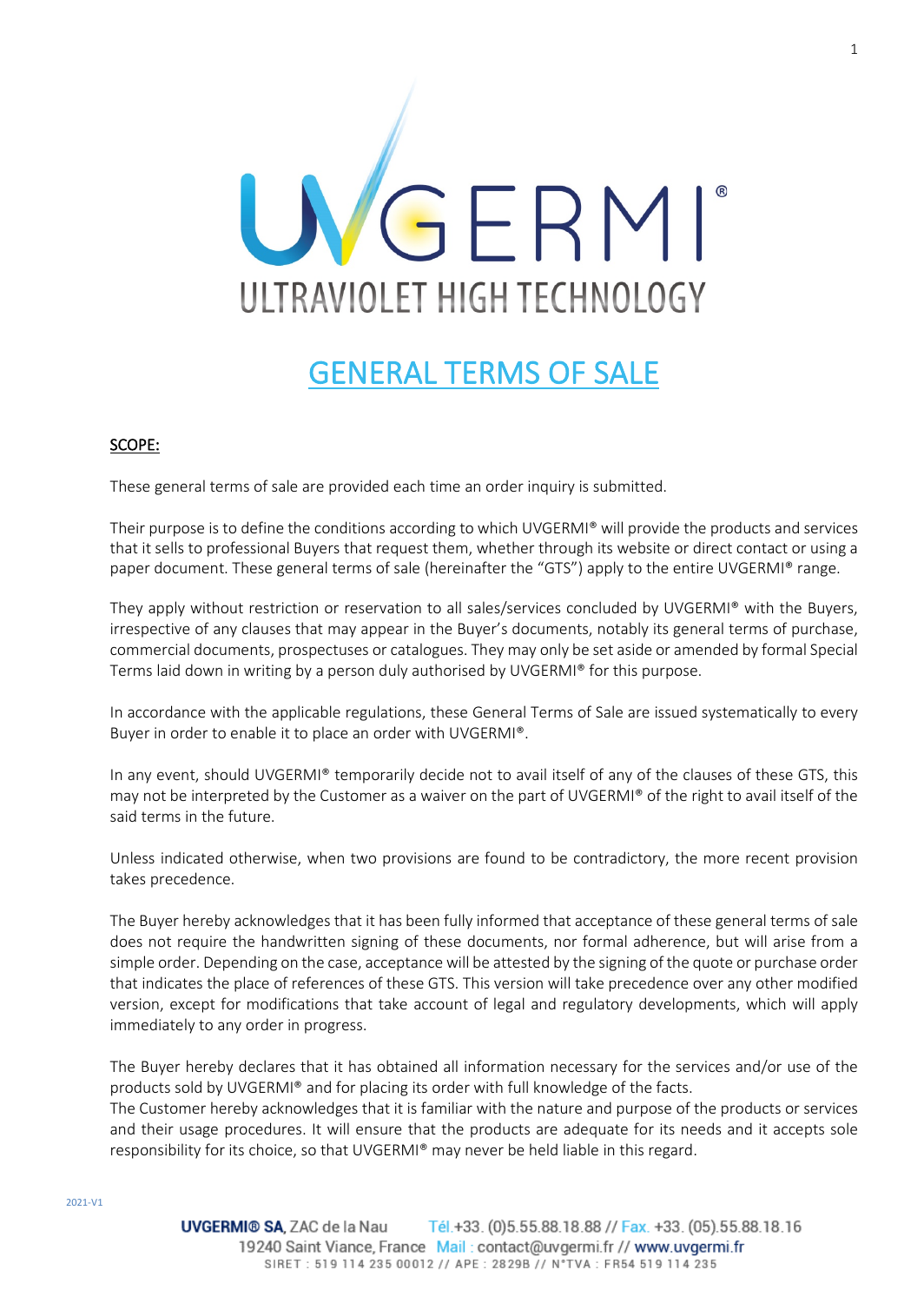# ORDERS:

All orders for contractual services and/or products must be placed by fax, e-mail with acknowledgement of receipt or on the website https://www.uvgermi.fr.

The products or services will be provided at the UVGERMI® prices in effect on the day on which the order is placed and, if applicable, in the specific commercial proposal sent to the Buyer. These prices are fixed and may not be revised during their validity period, unless the unforeseeability clause is applied.

Specific pricing terms may be applied in response to special requests submitted by the Buyer, notably concerning the provision of services and delivery procedures and times. In such cases, a special commercial offer will be sent to the Buyer by UVGERMI®.

The quotes and/or pro forma invoice (the "Offer") issued by UVGERMI® will be valid for 6 months from the issue date, unless the unforeseeability clause is applied. Once this period has elapsed, UVGERMI® reserves the right not to maintain its initial offer.

The UVGERMI® offer is strictly limited to the products and services specified and detailed in the quote. All quotes or purchase orders are systematically sent to the Buyer with a formal reference to these GTS. Consequently, any quote and/or purchase order accepted by the Buyer implies, as a mandatory, essential and fundamental condition, its unreserved acceptance of the prices and GTS.

Acceptance of a quote and/or purchase order will be formalised by means of its acknowledgement of receipt. Any quote and/or purchase order accepted in this manner will serve as a Contract and must include a detailed description of the requested products and services along with their reference prices at the rate in effect on the day of the order.

The consideration and acceptance of the order will be confirmed by an e-mail sent by UVGERMI. The data recorded in the UVGERMI® IT system will constitute proof of all transactions concluded with the Buyer.

The contractual documents will be archived by UVGERMI® on a reliable and durable medium that may be submitted as evidence.

Any modification or alteration made by the Buyer to the pre-printed part of a contractual document must be confirmed in writing by UVGERMI®. Otherwise, the said modification or alteration will be considered null and void.

An order will constitute a fixed and irrevocable commitment on the part of the Buyer and may not be called into question. In case of cancellation of the order by the Buyer after its acceptance by UVGERMI®, for any reason whatsoever except force majeure, the order down-payment, as defined below in these General Terms of Sale, will remain the property of UVGERMI® and will not result in any reimbursement.

UVGERMI® reserves the right to refuse, cancel or suspend any order in case of a change of circumstances that could not have been foreseen when the contract was signed, in accordance with the provisions of article 1195 of the French Civil Code (such as higher costs for raw materials, customs clearance, taxes, etc.), or if the Buyer fails to pay the sums owed for one or more orders and/or if there is any dispute regarding payment for a previous order, if the Customer has not respected the product storage conditions or operating conditions or if the Customer has not provided information, documents or elements of any kind that it had undertaken to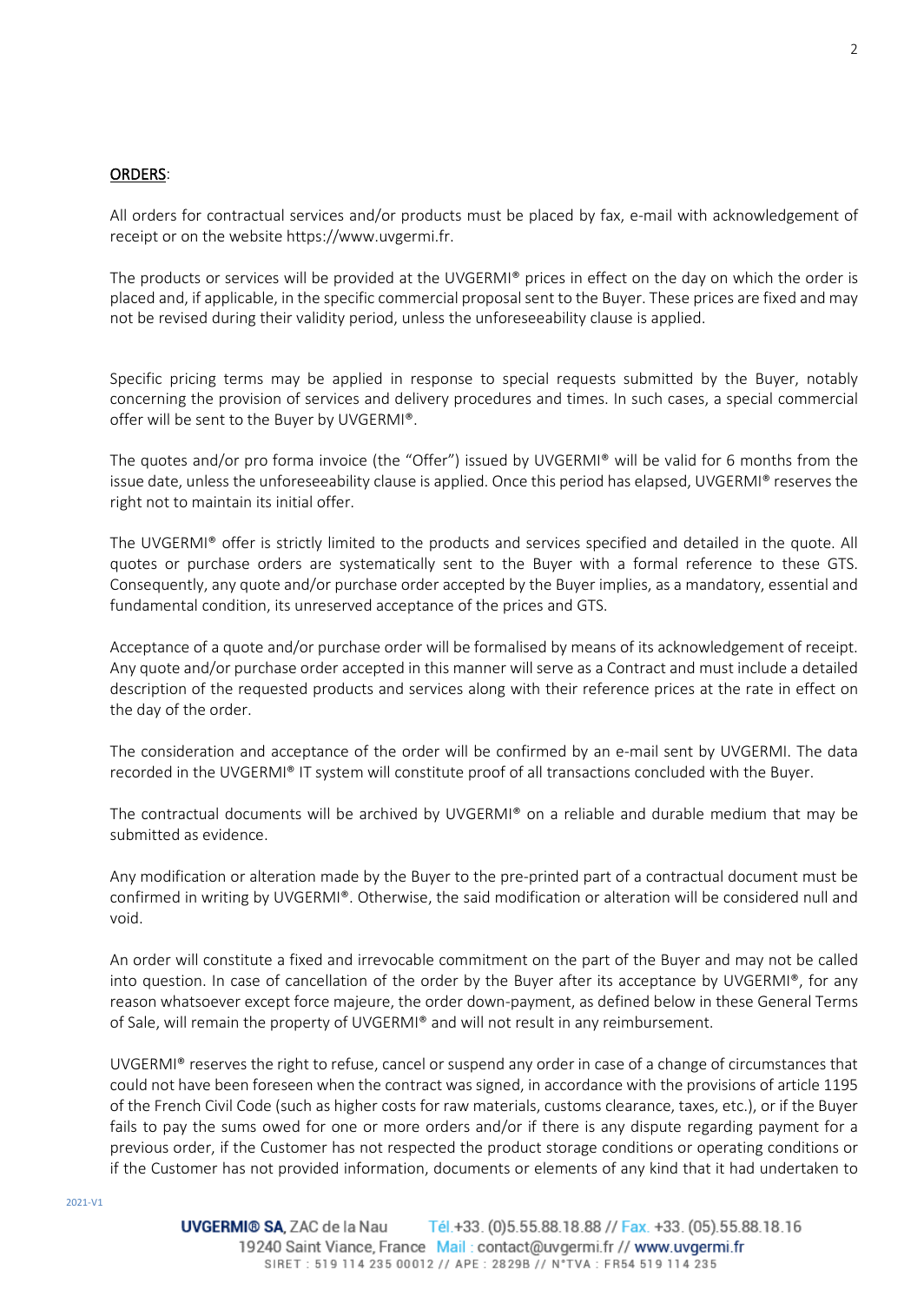submit for the correct execution of the order, or if it has failed to respect one or more obligations incumbent upon it.

UVGERMI® reserves the right to refuse any order that does not correspond to its references or that cannot be executed within the context of the specifications requested by the Buyer.

## Service requests

The Buyer's confirmations of appointments for a service call by UVGERMI® will be considered as irrevocable consent. Customers can therefore not cancel them or refuse the service call. Work orders must be submitted in writing, by e-mail or by fax. They are proposed within the limits of the resources available to UVGERMI®. The services are described and presented as accurately as possible.

However, should there be any errors or omissions in their presentation, UVGERMI® may not be held liable. The service will be performed at the address indicated by the Buyer on the work order. Should UVGERMI® make a wasted journey due to an incorrect or incomplete address, the Buyer will be charged. The Buyer will ensure unrestricted access to its premises.

In all cases in which the Buyer decides to modify work in progress, UVGERMI® will notify it of the costs that would result from such a change, so that the Buyer may make a fully informed decision.

### DELIVERY:

The delivery date should be understood, irrespective of the destination of the products, the shipping methods or payment procedures, as either the day of the direct handover of the order to the Customer, or by simple notification of its release, or by its delivery to a transporter or carrier at the UVGERMI® premises.

The delivery costs will be indicated on the quote and/or purchase order.

The product delivery time does not constitute a binding deadline and UVGERMI® may not be held liable with respect to the Buyer in case of delayed delivery, with the availability of the products being dependent on the stocks at the manufacturers of the materials. UVGERMI® will undertake to adhere to the delivery times; however, should they be exceeded, the Buyer will not be entitled to cancel the sale, refuse the products and associated services or claim damages and interest or any penalty whatsoever, or offset any amount against an invoice due to UVGERMI®.

Under no circumstances will any late delivery release the Customer from any of its obligations.

In case of delivery of products and/or consumables directly to the Buyer's dedicated site, the products will travel at the risks of the Buyer, that will be responsible for checking for any visible defects or non-compliance of the delivery upon receipt at the time of delivery.

Regardless of the delivery method (on-site or collection from our premises), any reservations or complaints must be justified and written on the delivery order and sent to the registered offices of UVGERMI® within three days following receipt of the products.

Should the Customer make a request for delayed delivery, it will be invoiced for the costs of the product and storage conditions incurred by UVGERMI®.

It is the responsibility of the Buyer to provide all supporting evidence concerning submitted complaints and to allow UVGERMI® every opportunity to confirm the alleged facts, in order to rectify them.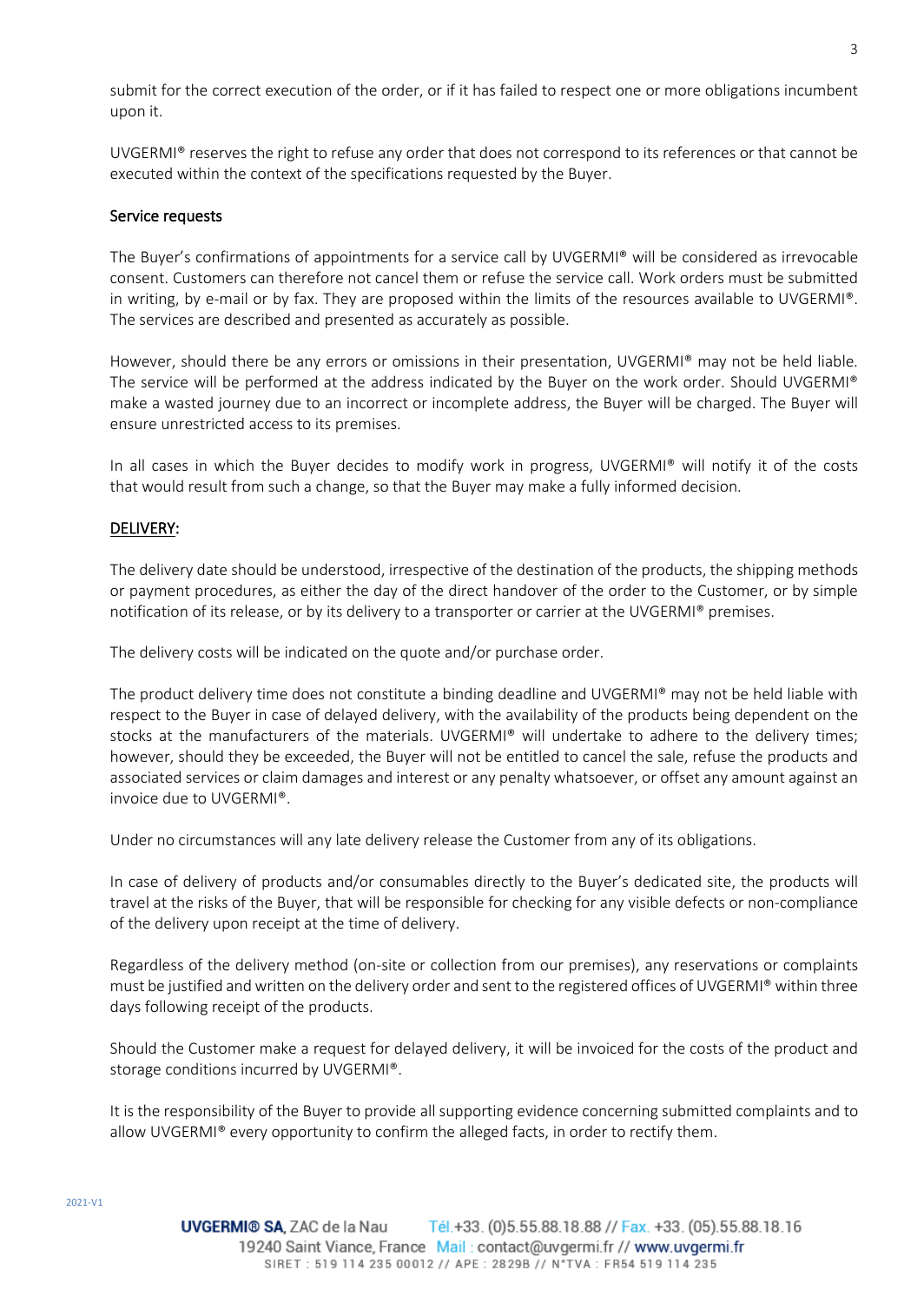If a product is found to be defective but under warranty, it must be returned to the registered offices of UVGERMI®.

UVGERMI® reserves the right to suspend any order and/or delivery, irrespective of its nature and level of execution, in case of non-payment of any sum owed by the Buyer when due.

UVGERMI® will keep the Buyer informed, in good time, of any interruption to deliveries due to force majeure and/or a fortuitous event.

Force majeure or fortuitous events will be considered to include any event, irrespective of its nature, that is outside of the reasonable control of either party, such as a strike and stoppage of production or transport, strike or lock-out in product industries or businesses, for whatever reason, legal or regulatory provisions that affect the manufacturing and/or delivery of the product and/or the following events: problems concerning the usual supply of raw materials and partial unavailability preventing UVGERMI® from carrying out its manufacturing programme.

In any event, delivery may only be made within the time limits if the Customer is up to date with its obligations vis-à-vis UVGERMI®, irrespective of the reason.

In case of an order with delivery to third parties, the Buyer placing the order will be considered as the principal. If the delivery to third parties is made to the latter, or if the recipient of the delivery gains some benefit from the possession or subsequent use of the delivery, the Buyer and the recipient of the delivery will then both be considered as joint principals. By placing such an order, the Buyer is tacitly guaranteeing its consent and that of the recipient with regard to this point.

# PERFORMANCE OF THE SERVICE:

The commitment of UVGERMI® in connection with performing the services constitutes an obligation of means whereby the services will be provided in strict compliance with the customary professional rules.

In order to facilitate the correct performance of the service, the Customer undertakes to:

- provide UVGERMI® with complete and accurate information and documents, within the necessary time limits, with UVGERMI<sup>®</sup> not being required to verify their completeness or accuracy;

- make decisions within the deadlines and obtain the necessary hierarchical approvals;
- appoint a correspondent vested with decision-making powers;
- ensure that the key contacts and correspondent remain available throughout the performance of the service;

- alert UVGERMI® directly of any difficulties concerning the performance of the service.

# RECEIPT – RESERVATIONS

# For products and/or consumables

Notwithstanding any steps to be taken by the Customer with respect to the carrier, any complaints regarding the compliance of the delivered products with the order or any defect notifications, on receipt of the goods, must be made by any means that include acknowledgement of receipt, immediately for visible defects or noncompliance with the ordered equipment and within fifteen (15) days for non-visible defects.

The Customer may not make any return without the approval of UVGERMI® provided in writing, or by e-mail or fax.

The return shipping costs will be paid by UVGERMI® solely in cases where an obvious defect is observed by UVGERMI® or its agent.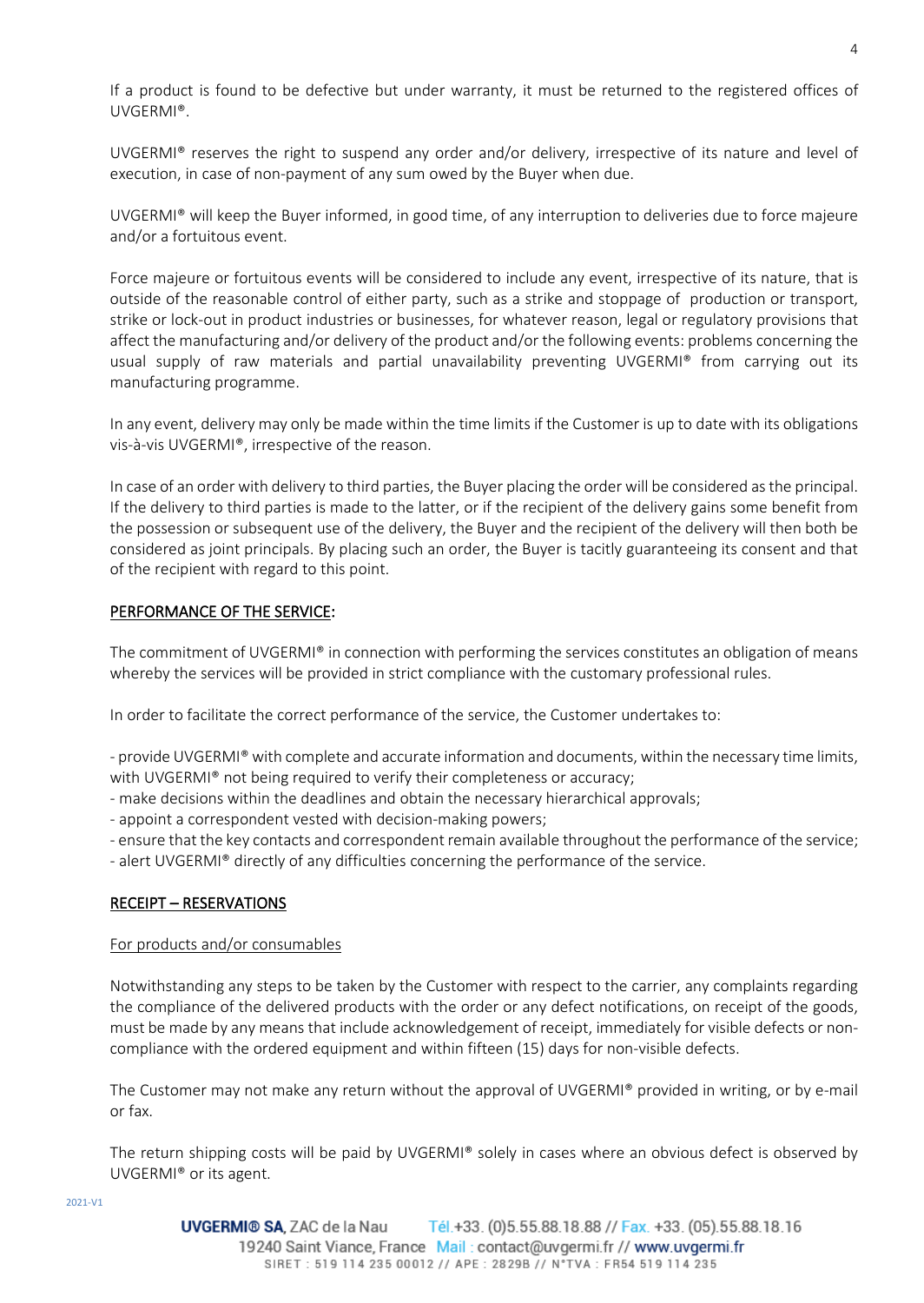Only the carrier chosen by UVGERMI® will be authorised to return the products in question.

Reservations may only be accepted after prior approval and validation of the justifications by UVGERMI®.

When, following inspection, an obvious defect is detected by UVGERMI®, according to the aforementioned conditions, the Customer may only ask UVGERMI® to replace the non-compliant products and/or parts at the latter's expense; in this case, the Customer may not claim any compensation or seek to cancel the order.

Should a Customer make a complaint in accordance with the conditions and procedures described in this article, or should UVGERMI® determine the existence of reservations, the payment of invoices for delivered products will not be suspended.

#### For services

Upon completion of the service, a completed servicing report will be issued. The Customer or its agent and/or representative must indicate, on that document and in the form of handwritten reservations accompanied by a signature, any anomaly concerning the service or the conditions for its execution.

This verification will be considered as completed when the Customer, or a person authorised by it, signs the completed servicing report.

The Customer will be responsible for providing UVGERMI® with all supporting evidence concerning any observed flaws or defects.

Reservations may only be accepted after prior approval and validation of the justifications by UVGERMI® provided in writing or by fax.

When, after verification, an existing malfunction is detected by UVGERMI®, according to the aforementioned conditions, the Customer will undertake to contact UVGERMI® again to ask it to conduct the required repairs. The Customer may not claim any compensation in this case.

Should a Customer make a complaint in accordance with the conditions and time frames described in this article, or should UVGERMI® determine the existence of reservations, payment will not be suspended.

UVGERMI® may decide to interrupt the service call at any time

- if it suspects that the Customer has not notified it and/or modified its equipment

- or if UVGERMI® and/or its technician consider that the working conditions at the site are likely to jeopardise its safety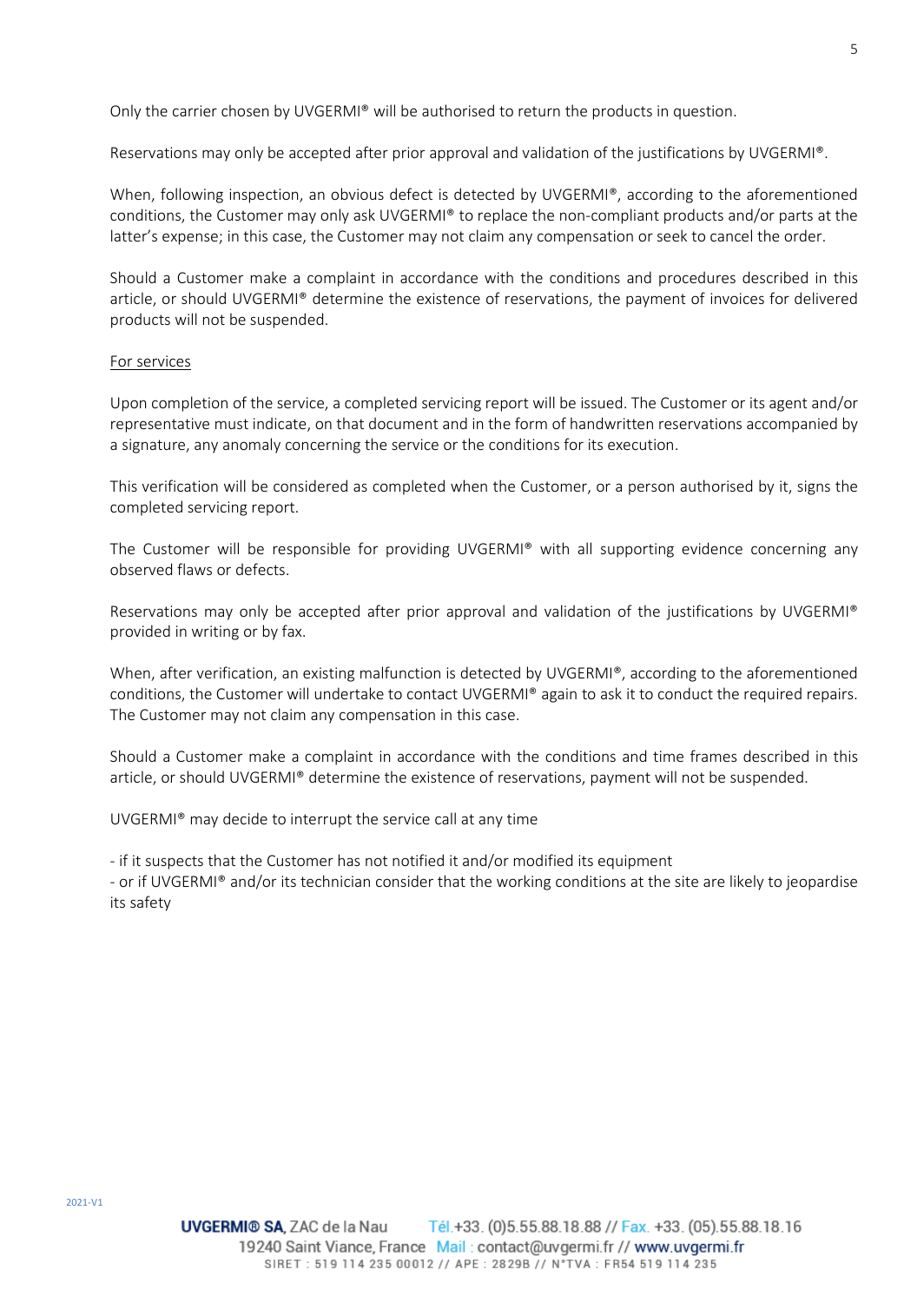# WARRANTY – LIABILITY – INSURANCE

#### *Warranty:*

#### Products, equipment or consumables

The warranty covers the legal guarantee for any visible and/or hidden product defects. UVGERMI® will not be liable for any costs incurred by the Customer or by third parties during immobilisation of the equipment caused by the execution of any work under the warranty.

This warranty will apply for normal use of the Products, in accordance with the indications shown in the UVGERMI® operating instructions included with the documentation, which the Buyer acknowledges having received and read.

The warranty does not cover the replacement of products made necessary by normal use or defects caused by an error or negligence in terms of maintenance or non-compliance and/or usage that does not follow the instructions provided by UVGERMI® or a modification of the parts implemented without the consent of UVGERMI® or force majeure.

The warranty is limited to the replacement, with an identical or equivalent part, of any part under warranty returned by the Customer and subsequently recognised as defective, and excluding any labour, travel, packaging and transport costs, or any compensation for deprivation of use, within a period compliant with the UVGERMI® procurement processes.

The UVGERMI® warranty will not apply in case of any equipment damage caused by a maintenance error, negligence or failure to comply with instructions; resulting directly from incorrect use or calibration; arising from mechanical breakdowns and/or faults caused by fire, frost, burglary, theft, explosion, lighting, earthquake, storm, hail, flooding, vandalism, rioting, civil unrest or any other elements not attributable to UVGERMI®; following the use of replacement parts other than those recommended and/or supplied by UVGERMI.

Unless indicated otherwise, the duration of this warranty is set as a uniform period of one year from delivery and subject to any complaints pursuant to the above procedures being formulated within the time limits and according to the imposed conditions. It will be extended for one year for hidden defects.

No repairs conducted by UVGERMI® will result in an increase of the duration of the warranty nor a renewal thereof.

The warranty constitutes an indivisible whole with the Product sold by the Supplier. The Product may not be sold or resold if altered, transformed or modified.

#### Concerning the service

UVGERMI® undertakes to implement all means to ensure that services are provided to the Customer under optimal conditions. It undertakes to provide all necessary means for the correct execution of the service. The Customer acknowledges that UVGERMI® is subject solely to an obligation of means.

#### *Liability:*

UVGERMI® may be exempt from all or part of its liability if it can prove that the incomplete or poor execution is attributable to either the Buyer or its end Customer, or to an unforeseeable and insurmountable issue, to a third party or to force majeure. UVGERMI® may only be held liable if proof of its culpability is provided. UVGERMI® may never be held liable in the following cases: when the damage claimed by the Buyer results, even in part, from poor or incomplete fulfilment (total or partial) of the obligations applicable to it; when the damage results from non-compliant use and/or storage, when the damage results from incorrect information

6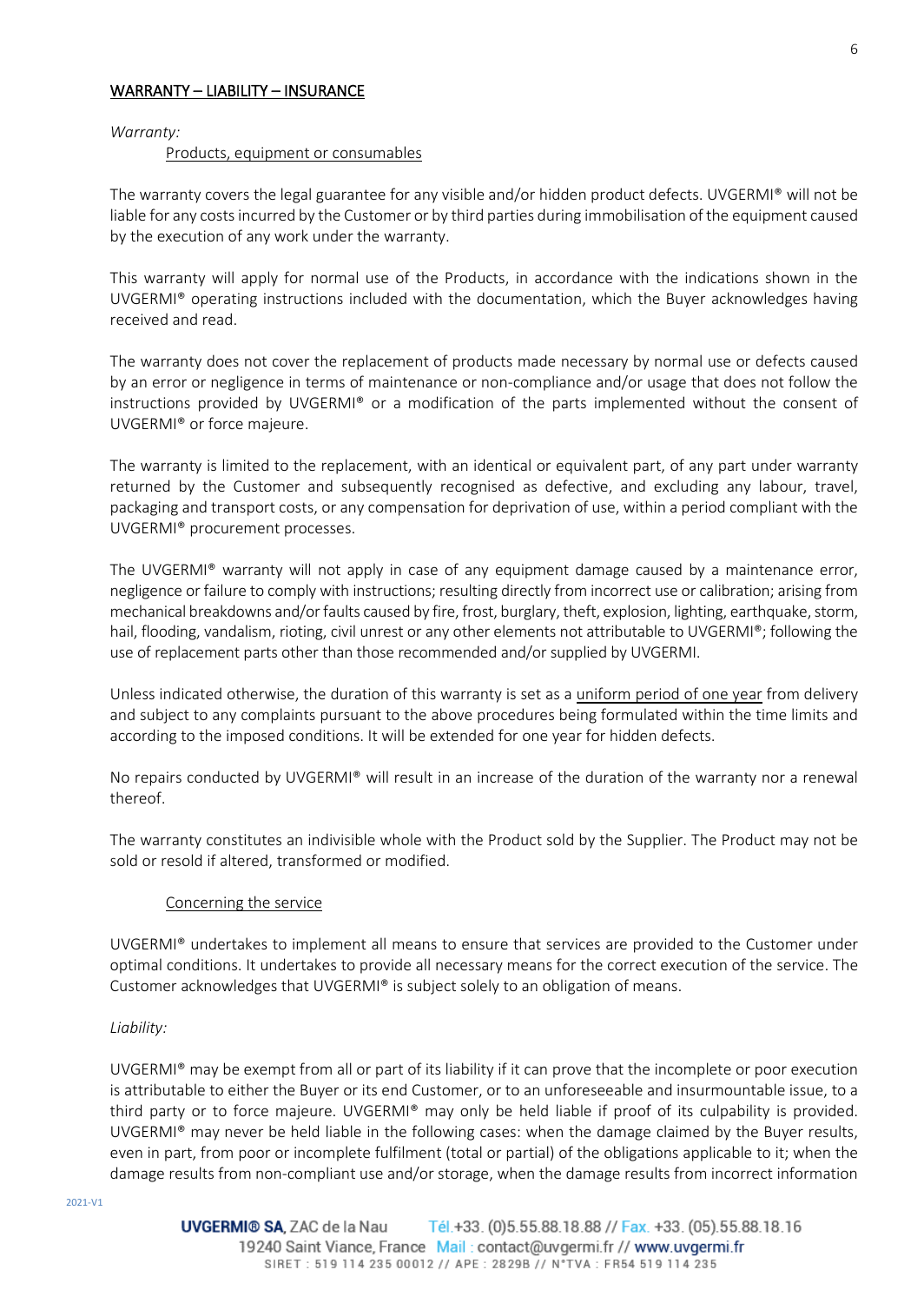communicated by the Customer, improper servicing by the Customer and/or its agent and/or the end Customer on the contractual product, a technical fault outside of the control of UVGERMI, or through the fault of the end Customer (improper use/handling, etc.)

UVGERMI® may also not be declared liable if the delivered Products have not been used in accordance with the standards and characteristics defined for this purpose.

UVGERMI® will never be required to remedy any indirect loss suffered by the Buyer, except in cases of fraud (with this exception not applying in case of fraud by a subcontractor). The following are notably considered as constituting indirect losses: 1/Loss of turnover, loss of opportunity to make a profit, damage to image, loss of business opportunity or similar harm, increase of overheads expenses; the consequences of third-party claims 2/Additional costs regarding the wages of employees or freelance agents of the Buyer or its subcontractors. 3/A third party holding liable the Buyer, a member of its staff or freelancer or any person for whom the Buyer is answerable; 4/Any fines imposed by the authorities to which the Buyer is subject. UVGERMI® is only required to remedy direct losses suffered by the Buyer in cases of fraud or gross negligence (except fraud or gross negligence committed by a subcontractor). In all cases of its liability, it is expressly agreed that the total amount of compensation that UVGERMI® may be required to pay to the Buyer for any reason will be limited to the amount (excluding tax) of any order actually settled by the Buyer and associated with the order in question.

The products sold are compliant with the regulations in force in France. UVGERMI® may not be held liable in case of infringement of the laws of the country in which the products are delivered or used, with the Buyer being responsible for verifying this.

# *Insurance*

Each party will insure itself against the financial consequences of any damage that it may suffer and the civil liability that may be applicable to it in connection with product orders.

# **PRICES AND PAYMENT PROCEDURES**:

The prices and payment procedures are shown in the UVGERMI quote and/or pro forma invoice or the accepted purchase order. The prices indicated to the Buyer should be considered as exclusive of tax, and the legal taxes in force on the day of invoicing will be applied.

Invoicing will take place on submission of the service and/or delivery of the material.

Payment must be made by means of a truncated bill of exchange. Otherwise, a lump sum of  $\epsilon$ 2 excluding tax will be invoiced in addition, to cover the administrative charges. No discount will be granted in the event of early repayment.

UVGERMI may invoice for supplementary work, conducted on request, according to the time spent.

When common practice envisages the making of a downpayment or advance, this will be invoiced identically to the Customer and settled before the first costs are incurred, with the balance invoiced when the works are handed over.

Any dispute concerning an invoice following receipt by the Customer must be made in writing within three (3) days following the invoice date to the registered offices of UVGERMI. Once this period has elapsed, the invoice will be considered accepted by the Customer and any further complaints will be disregarded.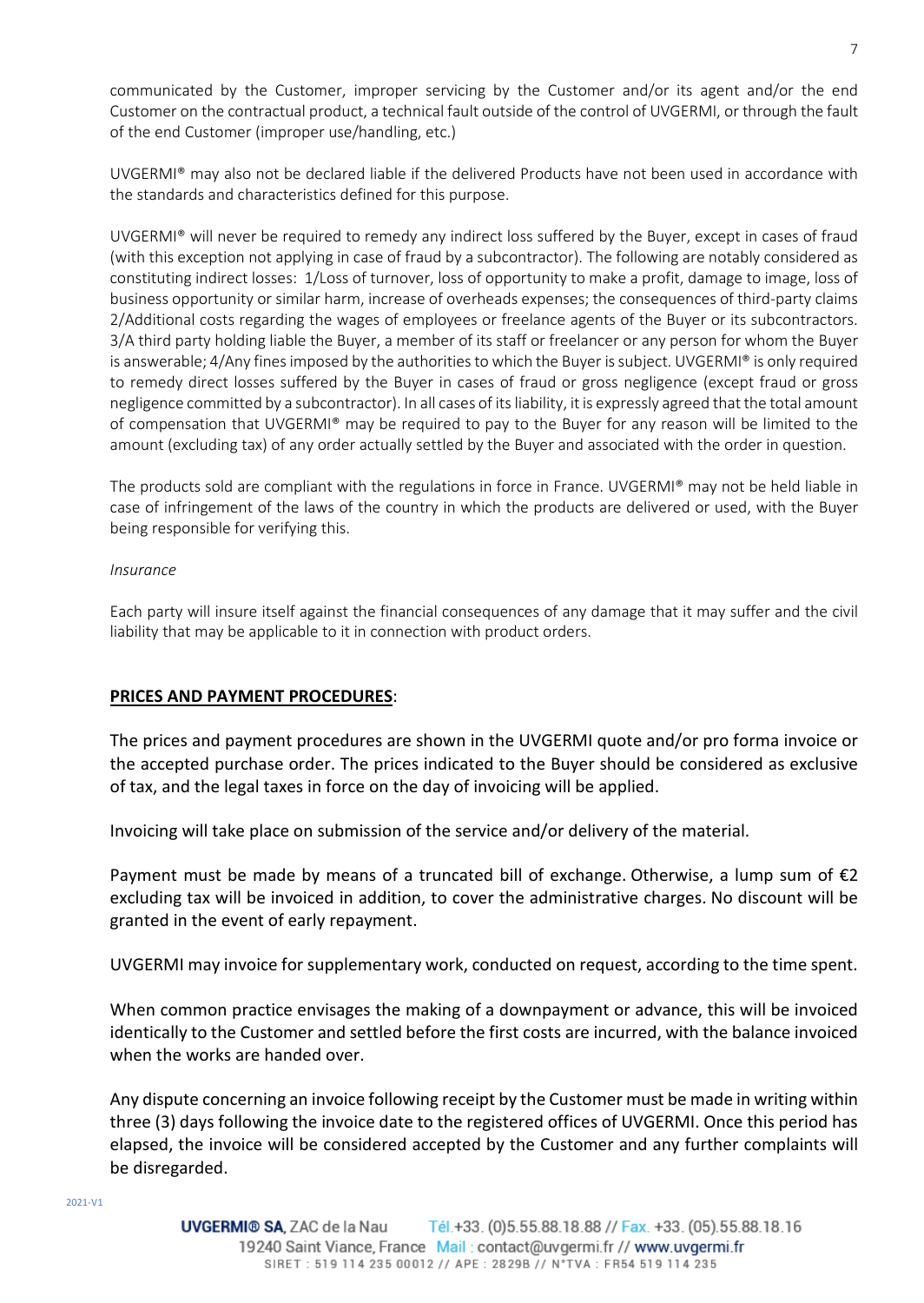Any sum unpaid on the due date shown on the invoice will automatically trigger late-payment penalties at a rate of 11% per month calculated on the amount inclusive of tax. Each month started shall be owed in its entirety. The interest owed for an entire year will generate interest at the same rate, in accordance with article 1343-2 of the French Civil Code. The penalties will become payable on the day following the payment date indicated on the invoice, with no need for the issuing of any reminder. In addition, UVGERMI will also be entitled to lump-sum compensation for recovery costs of €40, pursuant to articles L441-10 and D441-5 of the French Commercial Code. When the recovery costs are greater than the amount of the lump-sum compensation, UVGERMI® may request supplementary compensation subject to the provision of evidence. UVGERMI and the Buyer agree that the provisions of article 1195 of the French Civil Code shall not apply to their contractual relationship. Consequently, any unforeseeable change of circumstances at the conclusion of the agreement shall not change the price set, unless expressly agreed by both parties. The Buyer shall meet the costs of any legal expenses incurred by UVGERMI through any payment request.

In the event of late payment, UVGERMI® reserves the right to suspend deliveries in progress. Any partial payment will be used firstly for the non-preferential part of the debt and then for the sums which have been outstanding for the longest time. Failure to pay will invalidate the guarantee for the delivered products.

Any change to the legal, commercial or financial situation of the Buyer may prove grounds for the requesting of guarantees or a payment in cash or by bill payable on demand, before the fulfilment of the orders received.

# RETENTION OF TITLE CLAUSE

UVGERMI® will retain ownership of the Products and/or materials sold until payment of the entire purchase price (principal, charges and interest). Consequently, UVGERMI® reserves the right to claim full ownership of the Products sold and unpaid in the possession of the Buyer, with no change to the responsibilities of the Buyer, that must meet any charges and insurance costs of the Products once they have been shipped.

UVGERMI® will retain any down-payments made as damages and interest. The issuing of securities or drafts that establish an obligation to pay does not constitute payment.

Until payment of the full price, the Buyer undertakes not to distribute, resell or pledge the Products, under penalty of their immediate recovery by UVGERMI®.

The Buyer undertakes to insure the ordered products at its own expense but for the benefit of UVGERMI®, using ad hoc insurance cover, until full transfer of ownership, and to provide proof of such insurance on delivery. Otherwise, UVGERMI® will be entitled to delay delivery until such proof is submitted.

The Buyer will meet the costs of any legal expenses incurred by UVGERMI® in case of its legal action.

# FORCE MAJEURE – UNFORESEEABILITY

Under no circumstances may UVGERMI® be held liable, nor may any compensation be claimed from it, for delays or negative consequences caused by force majeure, understood as any external, irresistible and unforeseeable event recognised by case law in courts and tribunals, which prevents it from fulfilling all or part of its commitments.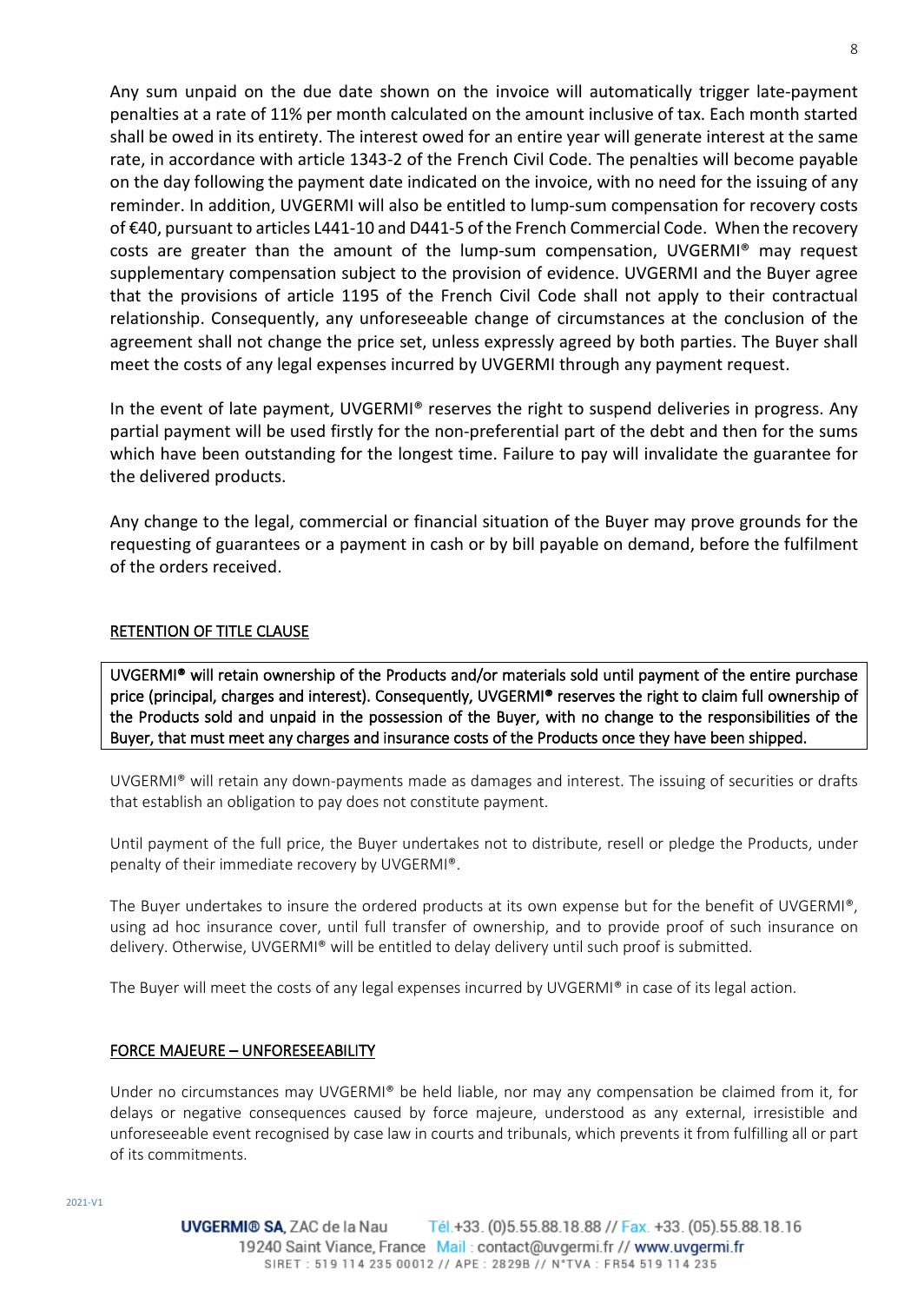Under no circumstances may UVGERMI® be held liable, nor may any compensation be claimed from it, for delays or negative consequences caused by force majeure, understood in accordance with article 1218 of the French Civil Code as an event outside the control of the debtor.

In case of an change of circumstances that could not have been foreseen when the contract was signed (such as a significant increase in the cost of raw materials), in accordance with the provisions of article 1195 of the French Civil Code, UVGERMI® may either request the cancellation of the order or apply a price supplement.

# INTELLECTUAL PROPERTY RIGHTS:

All intellectual property rights, as well as the know-how incorporated in the submitted documents, delivered products and completed services, will remain the exclusive property of UVGERMI®.

The UVGERMI® trademark and distinctive signs may not be used for commercial ends on any medium whatsoever, including a website.

When making payment, the Customer is only paying for the work carried out through the creation and manufacturing service, and not for intellectual property rights.

The contractual product sold by UVGERMI® results from its know-how. No orders and/or work orders will entail the transfer of such know-how to the Customer and/or its agents and customers.

Under no circumstances may the Customer publish information concerning the UVGERMI® know-how, unless such publication does not contain any element that may divulge or undermine the know-how.

In case of third-party claim based on an alleged infringement of its rights through the contractual product sold by UVGERMI®, the Customer undertakes to notify UVGERMI® as soon as possible and with the authorisation of UVGERMI.

# PROTECTION OF PERSONAL DATA

The personal data collected from Buyers will be processed electronically by UVGERMI®, that has its registered offices at SAINT VIANCE (19240) La Nau – France.

They are recorded in the Customer file and are essential for the processing of orders. This information and personal data are also kept for security purposes, in order to satisfy legal and regulatory requirements. They will be kept for as long as is necessary for the execution of the orders and any applicable warranties.

The data controller is UVGERMI®. Access to personal data will be strictly limited to the employees of the data controller authorised to process them as part of their duties. The collected information may be communicated to third parties connected with the company by a contract for the execution of subcontracted tasks, without the need for authorisation from the Buyer.

As part of the execution of their services, such third parties will only have limited access to the data and will be required to use them in compliance with the legislative provisions applicable in terms of the protection of personal data. Outside of the cases listed above, UVGERMI® will refrain from selling, hiring out or transferring the data or granting access to third parties without obtaining prior consent from the Buyer, unless it is forced to do so on legitimate grounds.

If it is necessary to transfer the data outside of the EU, the Buyer will be informed and provided with details of the guarantees adopted in order to ensure data security (e.g. the external processor's adherence to the 'Privacy Shield', adoption of protection clauses validated by the CNIL, adoption of a code of conduct, obtaining of CNIL certification, etc.).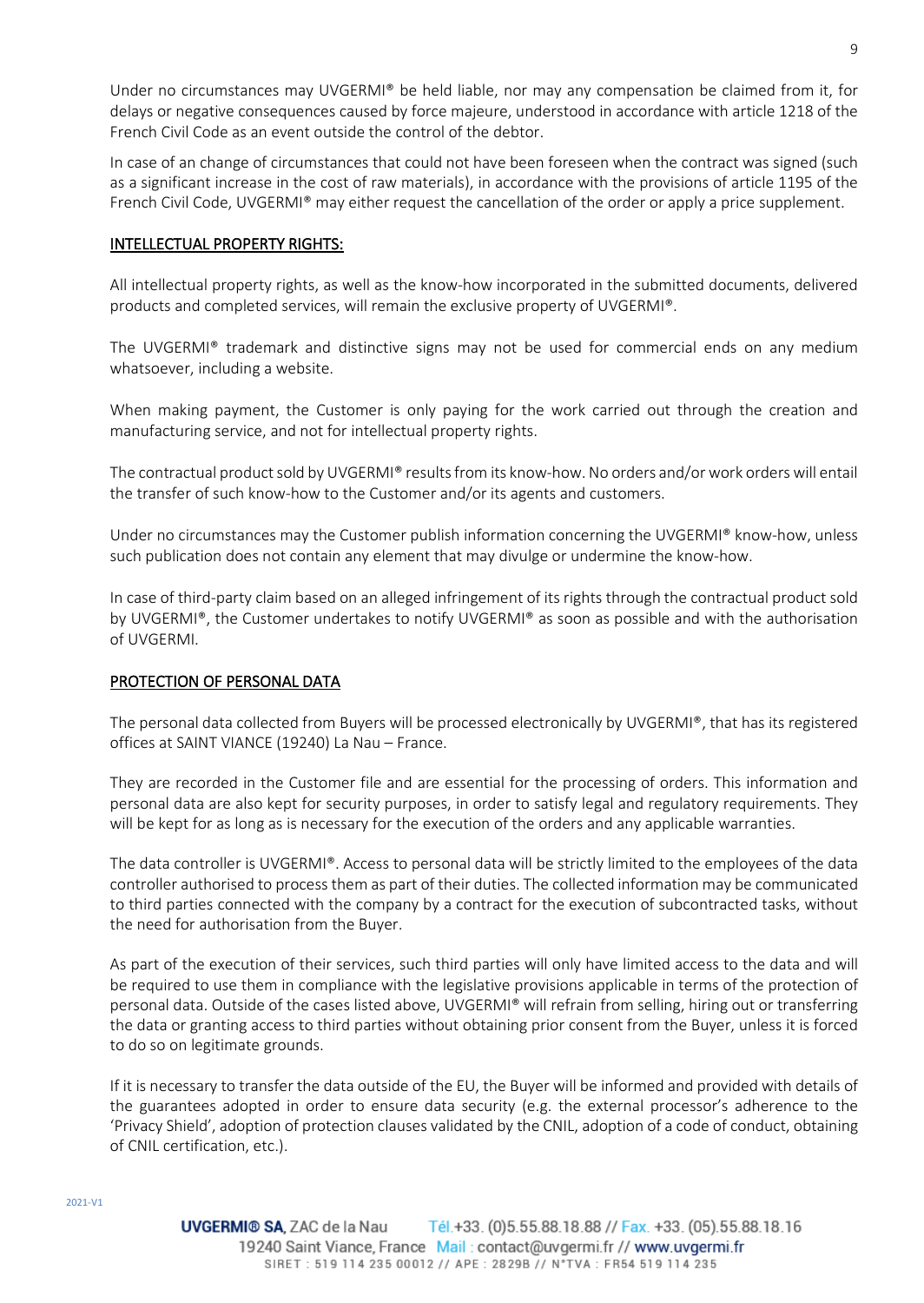In accordance with the applicable regulations, the Buyer has the right of access, rectification, erasure and portability with respect to the data concerning it, as well as the right to object to the processing thereof on legitimate grounds. It may exercise these rights by contacting the data controller at its postal address or using the following e-mail address: [cchansiaud@uvgermi.fr.](mailto:cchansiaud@uvgermi.fr)

In case of complaint, the Buyer may submit its complaint to the UVGERMI® data protection officer at the French Data Protection Agency [*Commission Nationale de l'Informatique et des libertés*].

The Buyer will remain solely liable, in accordance with the Regulations, for the Personal Data of its customers and/or employees and/or Users that it processes as part of exercising its activities and that it may be required to provide to UVGERMI®.

UVGERMI® undertakes to respect the applicable personal data protection laws and regulations, to process the data in accordance with the purposes listed below and as authorised or required by law, to adopt any technical or operational measure to preserve the security and confidentiality of the personal data, to maintain the confidentiality of the personal data and prevent them from being distorted, damaged, lost, diverted, corrupted, divulged, sent or communicated to unauthorised persons. It will only transfer personal data outside of the territory of the European Union if prior approval has been obtained from the Buyer and provided that such a transfer takes place within a secure framework in accordance with the applicable regulations, i.e. to countries with a level of protection considered adequate by the European data protection authorities or to entities that have signed standard contractual clauses as laid down by the European authorities.

The Buyer has taken responsibility for defining the purposes of the processing entrusted to UVGERMI®. The sole purpose of the services provided by UVGERMI® and described in this document are the commercial relationship and delivery of products.

The data subjects are those of the Buyers and/or their agents, and/or their customers and/or the parties for which they are responsible.

The Personal Data that UVGERMI® will be required to process in accordance with the Regulations falls into categories concerning marital statuses, postal addresses, e-mail, business addresses, telephone contact details, economic and financial information (bank details, etc.) or technical information.

It is the responsibility of the Buyer, as the data controller, to obtain consent and provide all of the necessary information to the users and its customers, i.e. the data subjects of the processing operations, when collecting their data.

It is explicitly agreed that, during the delivery of the products by UVGERMI® and case of the processing of personal data, UVGERMI® will act solely on behalf of and as instructed by the Buyer and for the sole purposes and during the sole periods stipulated in the contract.

Personal data pertaining exclusively to the person of the Buyer itself collected by UVGERMI® under the contract or that are collected in the future, processed for the purpose of managing the commercial relationship, will be used or communicated solely as necessary for the management of the commercial relationship, for commercial actions or the development of commercial statistics, coordinating and prospecting, the execution, processing, management and payment of orders, communication with the Buyer concerning the orders, products and offers, the sending of communications by e-mail, the processing of Product warranty requests, the management of requests for the right of access, rectification and objection, the recovery of debts and the exercising of legal rights by the company.

The data will be kept for the duration of the business relationship plus three years from the end of the business relationship with the Buyer.